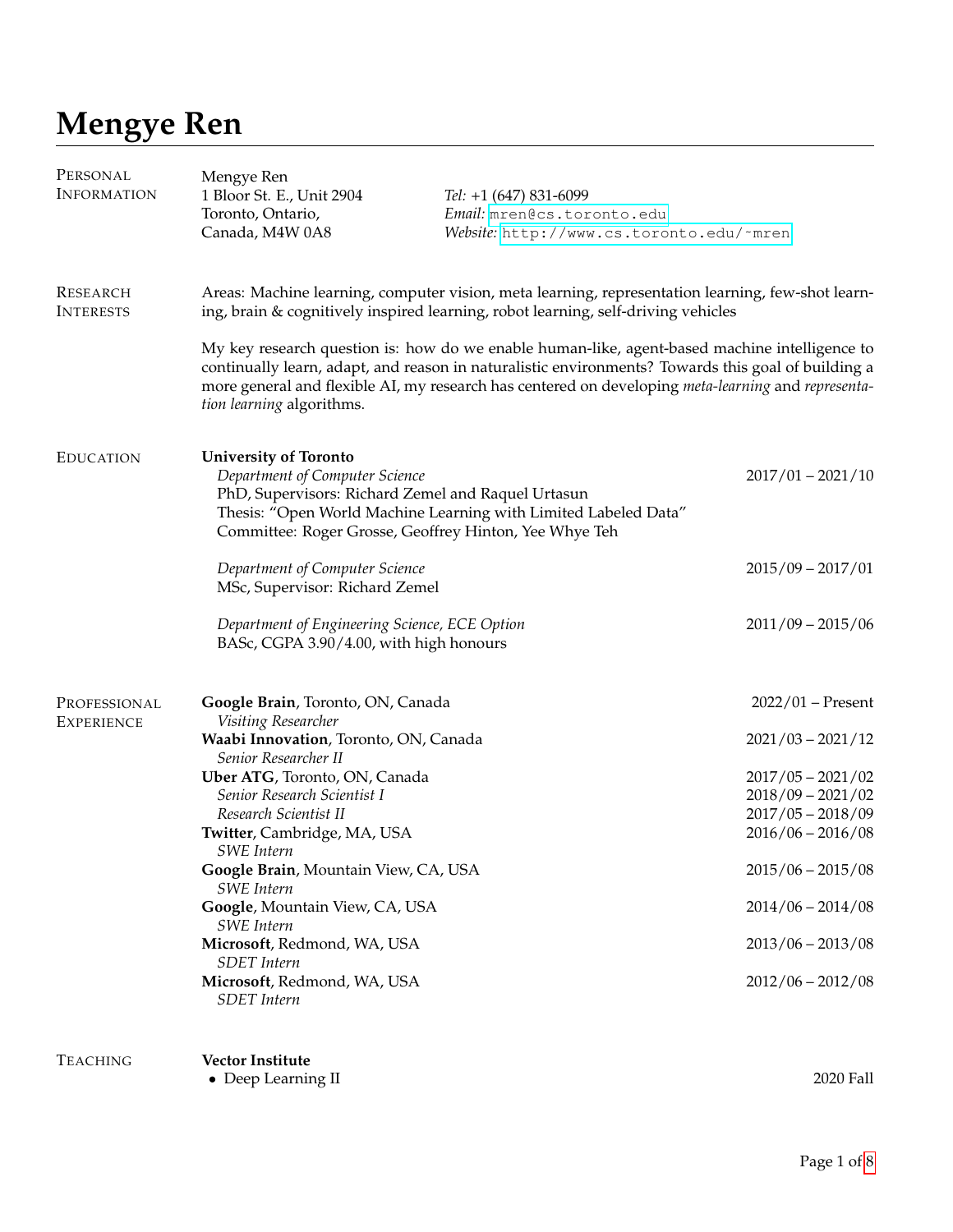## **University of Toronto**

(\*=equal contribution)

• CSC 411: Machine Learning and Data Mining 2019 Winter 2019 Winter

PEER-REVIEWED **CONFERENCE PUBLICATIONS** 

#### **2021**

- C1 Yuwen Xiong, **Mengye Ren**, Wenyuan Zeng, Raquel Urtasun. Self-supervised representation learning from flow equivariance. In *International Conference on Computer Vision (ICCV)*, 2021.
- C2 James Tu\*, Tsun-Hsuan Wang\*, Jingkang Wang, Sivabalan Manivasagam, **Mengye Ren**, Raquel Urtasun. Adversarial attacks on multi-agent communication. In *International Conference on Computer Vision (ICCV)*, 2021.
- C3 Sean Segal\*, Nishanth Kumar\*, Sergio Casas, Wenyuan Zeng, **Mengye Ren**, Jingkang Wang, Raquel Urtasun. Just label what you need: Fine-grained active selection for perception and prediction through partially labeled scenes. In *Conference on Robot Learning (CoRL)*, London, United Kingdom, 2021.
- C4 James Tu, Huichen Li, Xinchen Yan, **Mengye Ren**, Yun Chen, Ming Liang, Eilyan Bitar, Ersin Yumer, Raquel Urtasun. Exploring adversarial robustness of multi-sensor perception systems in self driving. In *Conference on Robot Learning (CoRL)*, London, United Kingdom, 2021.
- C5 Alexander Wang\*, **Mengye Ren**\*, Richard S. Zemel. SketchEmbedNet: Learning novel concepts by imitating drawings. In *38th International Conference on Machine Learning (ICML)*, 2021.
- C6 **Mengye Ren**, Michael L. Iuzzolino, Michael C. Mozer, Richard S. Zemel. Wandering within a world: Online contextualized few-shot learning. In *9th International Conference on Learning Representations (ICLR)*, 2021.
- C7 James Lucas, **Mengye Ren**, Irene Kameni, Toniann Pitassi, Richard S. Zemel. Theoretical bounds on estimation error for meta learning. In *9th International Conference on Learning Representations (ICLR)*, 2021.
- C8 Bob Wei\*, **Mengye Ren**\*, Wenyuan Zeng, Ming Liang, Bin Yang, Raquel Urtasun. Perceive, attend and drive: Learning spatial attention for safe self-driving. In *IEEE International Conference on Robotics and Automation (ICRA)*, Xi'an, China, 2021. (**oral**)
- C9 Shuhan Tan\*, Kelvin Wong\*, Shenlong Wang, Sivabalan Manivasagam, **Mengye Ren**, Raquel Urtasun. SceneGen: Learning to simulate realistic traffic scenes. *IEEE/CVF Conference on Computer Vision and Pattern Recognition (CVPR)*, 2021.
- C10 Jingkang Wang, Ava Pun, James Tu, Abbas Sadat, Sergio Casas, Sivabalan Manivasagam, **Mengye Ren**, Raquel Urtasun. AdvSim: Generating safety-critical scenarios for self-driving vehicles. *IEEE/CVF Conference on Computer Vision and Pattern Recognition (CVPR)*, 2021.

**2020**

- C11 Yuwen Xiong, **Mengye Ren**, Raquel Urtasun. LoCo: Local contrastive representation learning. In *Advances in Neural Information Processing Systems 33 (NeurIPS)*, Vancouver, British Columbia, Canada, 2020.
- C12 Nicholas Vadivelu, **Mengye Ren**, James Tu, Jingkang Wang, Raquel Urtasun. Learning to communicate and correct pose errors. In *Conference on Robot Learning (CoRL)*, Cambridge, Massachusetts, USA, 2020.
- C13 Lingyun (Luke) Li, Bin Yang, Ming Liang, Wenyuan Zeng, **Mengye Ren**, Sean Segal, Raquel Urtasun. End-to-end contextual perception and prediction with interaction transformer. In *IEEE/RSJ International Conference on Intelligent Robots and Systems (IROS)*, Las Vegas, Nevada, USA, 2020. (**oral**)
- C14 Abbas Sadat\*, Sergio Casas Romero\*, **Mengye Ren**, Xinyu Wu, Pranaab Dhawan, Raquel Urtasun. Perceive, predict, and plan: Safe motion planning through interpretable semantic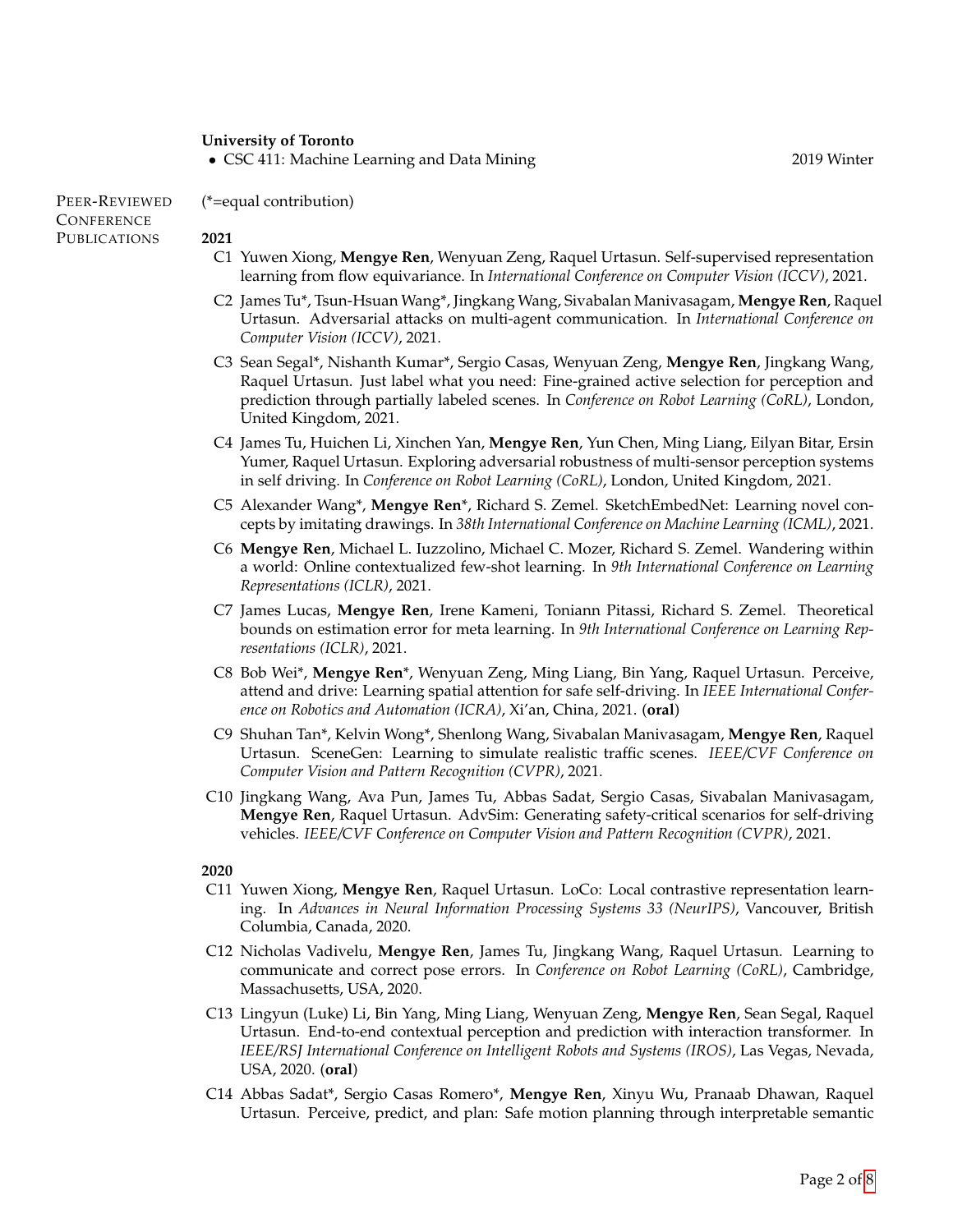representations. In *16th European Conference on Computer Vision (ECCV)*, Glasgow, United Kingdom, 2020.

- C15 Quinlan Sykora\*, **Mengye Ren**\*, Raquel Urtasun. Multi-agent routing value iteration network. In *37th International Conference on Machine Learning (ICML)*, Vienna, Austria, 2020.
- C16 James Tu, **Mengye Ren**, Sivabalan Manivasagam, Ming Liang, Bin Yang, Richard Du, Frank Cheng, Raquel Urtasun. Physically realizable adversarial examples for LiDAR object detection. In *IEEE/CVF Conference on Computer Vision and Pattern Recognition (CVPR)*, Seattle, Washington, USA, 2020.

#### **2019**

- C17 **Mengye Ren**, Renjie Liao, Ethan Fetaya, Richard S. Zemel. Incremental few-shot learning with attention attractor networks. In *Advances in Neural Information Processing Systems 32 (NeurIPS)*, Vancouver, British Columbia, Canada, 2019.
- C18 Kelvin Wong, Shenlong Wang, **Mengye Ren**, Ming Liang, Raquel Urtasun. Identifying unknown instances for autonomous driving. In *Conference on Robot Learning (CoRL)*, Osaka, Japan, 2019. (**spotlight**)
- C19 Abbas Sadat\*, **Mengye Ren**\*, Andrei Pokrovsky, Yen-Chen Lin, Ersin Yumer, Raquel Urtasun. Jointly learnable behavior and trajectory planner for self-driving vehicles. In *IEEE/RSJ International Conference on Intelligent Robots and Systems (IROS)*, Macau, China, 2019. (**oral**)
- C20 Chris Zhang, **Mengye Ren**, Raquel Urtasun. Graph hypernetworks for neural architecture search. In *7th International Conference on Learning Representations (ICLR)*, New Orleans, Louisiana, USA, 2019.

#### **2018**

- C21 **Mengye Ren**, Wenyuan Zeng, Bin Yang, Raquel Urtasun. Learning to reweight examples for robust deep learning. In *35th International Conference on Machine Learning (ICML)*, Stockholm, Sweden, 2018.
- C22 **Mengye Ren**\*, Andrei Pokrovsky\*, Bin Yang\*, Raquel Urtasun. SBNet: Sparse blocks network for fast inference. In *IEEE Conference on Computer Vision and Pattern Recognition (CVPR)*, Salt Lake City, Utah, USA, 2018. (**spotlight**)
- C23 **Mengye Ren**, Eleni Triantafillou\*, Sachin Ravi\*, Jake Snell, Kevin Swersky, Joshua B. Tenenbaum, Hugo Larochelle, Richard S. Zemel. Meta-learning for semi-supervised few-shot classification. In *6th International Conference on Learning Representations (ICLR)*, Vancouver, British Columbia, Canada, 2018.
- C24 Yuhuai Wu\*, **Mengye Ren**\*, Renjie Liao, Roger B. Grosse. Understanding short-horizon bias in meta optimization. In *6th International Conference on Learning Representations (ICLR)*, Vancouver, British Columbia, Canada, 2018.

**2017**

- C25 Aidan N. Gomez\*, **Mengye Ren**\*, Raquel Urtasun, Roger B. Grosse. The reversible residual network: Backpropagation without storing activations. In *Advances in Neural Information Processing Systems 30 (NIPS)*, Long Beach, California, USA, 2017.
- C26 **Mengye Ren**, Richard S. Zemel. End-to-end instance segmentation with recurrent attention. In *IEEE Conference on Computer Vision and Pattern Recognition (CVPR)*, Honolulu, Hawaii, USA, 2017. (**spotlight**)
- C27 **Mengye Ren**\*, Renjie Liao\*, Raquel Urtasun, Fabian H. Sinz, Richard S. Zemel. Normalizing the normalizers: Comparing and extending network normalization schemes. In *5th International Conference on Learning Representations (ICLR)*, Toulon, France, 2017.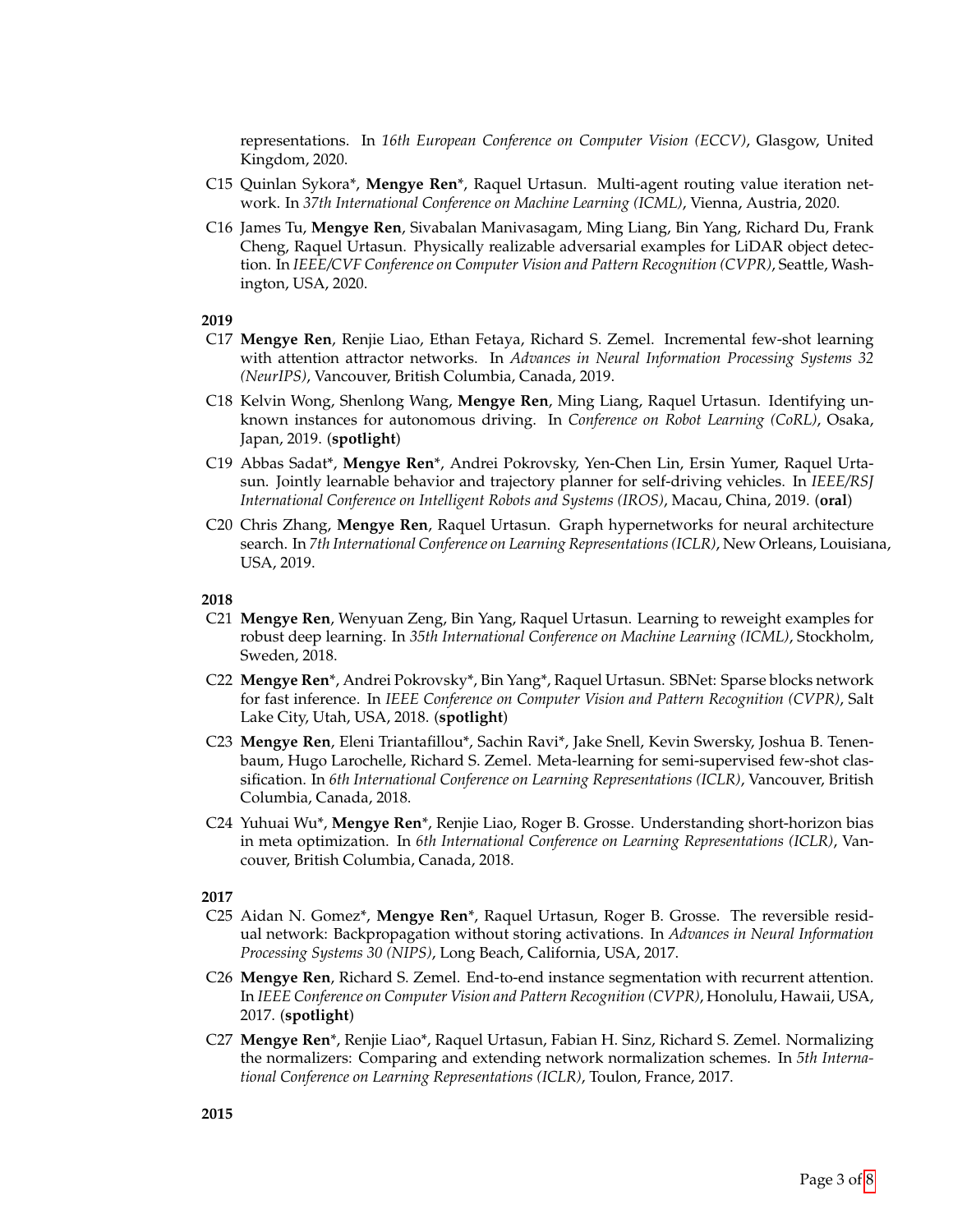C28 **Mengye Ren**, Ryan Kiros, Richard S. Zemel. Exploring models and data for image question answering. In *Advances in Neural Information Processing Systems 28 (NIPS)*, Montréal, Québec, Canada, 2015.

#### PEER-REVIEWED **2020**

- WORKSHOP PAPERS W1 **Mengye Ren\***, Eleni Triantafillou\*, Kuan-Chieh Wang\*, James Lucas\*, Jake Snell, Xaq Pitkow, Andreas S. Tolias, Richard S. Zemel. Flexible few-shot learning of contextual similarity. In *NeurIPS Meta-Learning Workshop*, Vancouver, BC, Canada, 2020.
	- W2 Laleh Seyyed-Kalantari, Karsten Roth, **Mengye Ren**, Parsa Torabian, Joseph P. Cohen, Marzyeh Ghassemi. Multi-label incremental few-shot learning for medical image pathology classifiers. In *Medical Imaging Meets NeurIPS Workshop*, Vancouver, BC, Canada, 2020.
	- W3 **Mengye Ren**, Michael L. Iuzzolino, Michael C. Mozer, Richard S. Zemel. Wandering within a world: Online contextualized few-shot learning. In *ICML Continual Learning Workshop & Lifelong Learning Workshop & Workshop on Learning in Artificial Open Worlds*, Vienna, Austria, 2020. (**oral**)
	- W4 Jingkang Wang\*, **Mengye Ren**\*, Ilija Bogunovic, Yuwen Xiong, Raquel Urtasun. Cost-efficient online hyperparameter optimization. In *ICML RealML Workshop*, Vienna, Austria, 2020.

#### **2019**

- W5 James Lucas, **Mengye Ren**, Richard S. Zemel. Information-theoretic limitations on novel task generalization. In *NeurIPS Workshop on Machine Learning with Guarantees*, Vancouver British Columbia, Canada, 2019. (**oral**)
- W6 Yuwen Xiong\*, **Mengye Ren**\*, Renjie Liao, Kelvin Wong, Raquel Urtasun. Deformable filter convolution for point cloud reasoning. *arXiv preprint arXiv:1907.13079*. In *NeurIPS Workshop on Sets & Partitions*, Vancouver, British Columbia, Canada, 2019.

### **2018**

- W7 **Mengye Ren**, Renjie Liao, Ethan Fetaya, Richard S. Zemel. Incremental few-shot learning with attention attractor networks. In *NeurIPS Meta-Learning Workshop*, Montréal, Québec, Canada, 2018.
- W8 Chris Zhang, **Mengye Ren**, Raquel Urtasun. Graph hypernetworks for neural architecture search. In *NeurIPS Meta-Learning Workshop*, Montréal, Québec, Canada, 2018.

#### **2017**

- W9 **Mengye Ren**, Eleni Triantafillou\*, Sachin Ravi\*, Jake Snell, Kevin Swersky, Joshua B. Tenenbaum, Hugo Larochelle, Richard S. Zemel. Meta-learning for semi-supervised few-shot classification. In *NIPS Meta-Learning Workshop & Learning with Limited Data Workshop*, Long Beach, California, USA, 2017.
- W10 Yuhuai Wu\*, **Mengye Ren**\*, Renjie Liao, Roger B. Grosse. Understanding short-horizon bias in meta optimization. In *NIPS Meta-Learning Workshop*, Long Beach, California, USA, 2017.

#### **2015**

W11 **Mengye Ren**, Ryan Kiros, Richard Zemel. Exploring models and data for image question answering. In *ICML Deep Learning Workshop*, Lille, France, 2015. (**oral**)

PREPRINTS & TECH REPORTS R1 **Mengye Ren**, Tyler R. Scott, Michael L. Iuzzolino, Michael C. Mozer, Richard Zemel. Online unsupervised learning of visual representations and categories. *arXiv preprint arXiv:2109.05675*, 2021.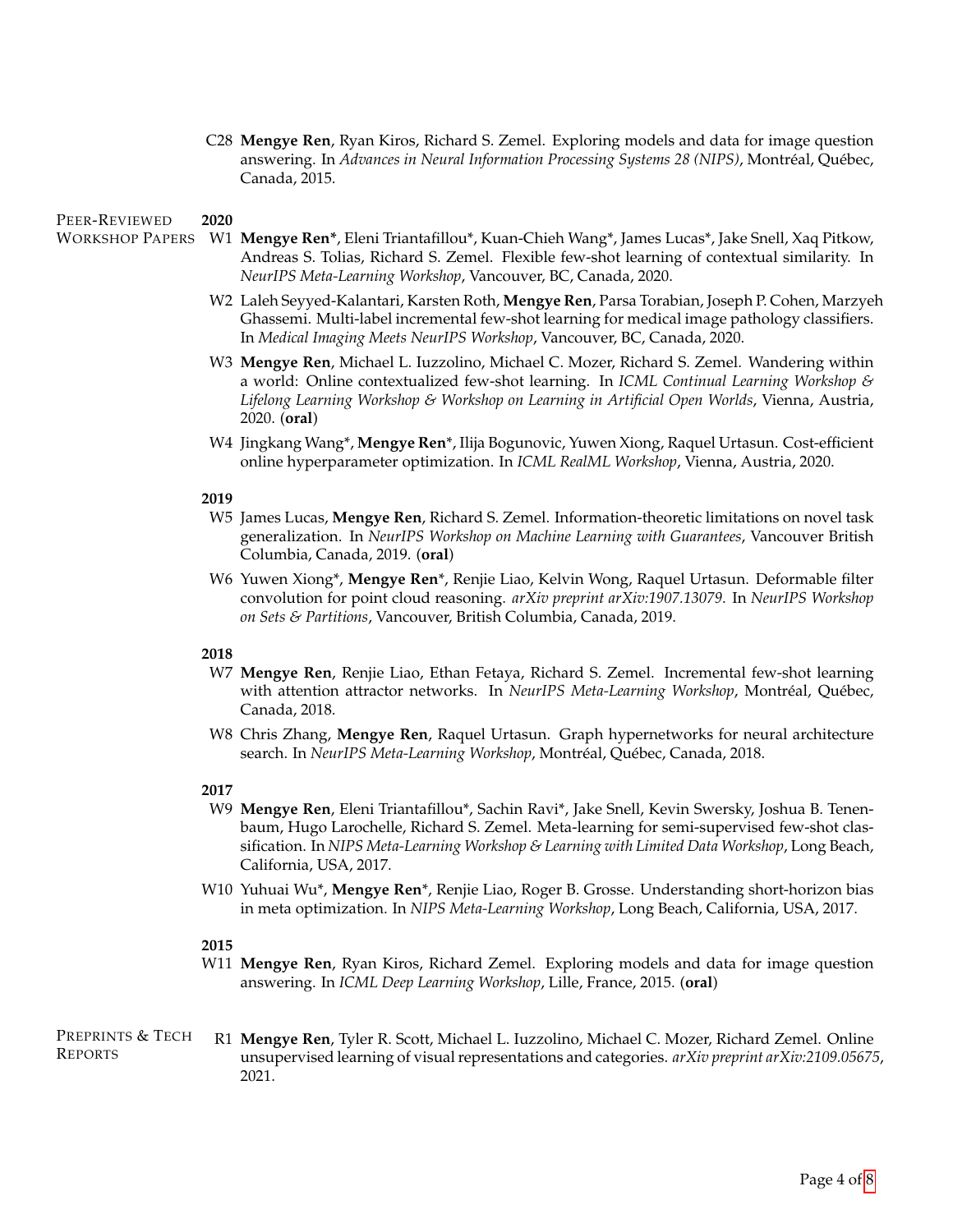|                                | R2 Mengye Ren*, Eleni Triantafillou*, Kuan-Chieh Wang*, James Lucas*, Jake Snell, Xaq Pitkow,<br>Andreas S. Tolias, Richard S. Zemel. Flexible few-shot learning of contextual similarity. arXiv<br>preprint arXiv:2012.05895, 2020.                                                                                                                                                                                                                                                                                                                                                                                                                                                                                                                                                                                                                                |                                                                                                                                                 |
|--------------------------------|---------------------------------------------------------------------------------------------------------------------------------------------------------------------------------------------------------------------------------------------------------------------------------------------------------------------------------------------------------------------------------------------------------------------------------------------------------------------------------------------------------------------------------------------------------------------------------------------------------------------------------------------------------------------------------------------------------------------------------------------------------------------------------------------------------------------------------------------------------------------|-------------------------------------------------------------------------------------------------------------------------------------------------|
|                                | R3 Yuwen Xiong*, Mengye Ren*, Raquel Urtasun. Learning to remember from a multi-task<br>teacher. arXiv preprint arXiv:1910.04650, 2019.                                                                                                                                                                                                                                                                                                                                                                                                                                                                                                                                                                                                                                                                                                                             |                                                                                                                                                 |
| <b>PATENTS</b>                 | P1 Raquel Urtasun, Mengye Ren, Andrei Pokrovsky, Bin Yang. Sparse convolutional neural<br>networks, US 11,061,402 B2, US Patent, 2021.                                                                                                                                                                                                                                                                                                                                                                                                                                                                                                                                                                                                                                                                                                                              |                                                                                                                                                 |
|                                | AWARDS & HONORS • NSERC Postdoctoral Fellowship, \$90,000 CAD (declined)<br>• Facebook Fellowship Finalist (91 out of 1876 PhD applicants worldwide)<br>· NSERC Alexander Graham Bell Scholarship, \$105,000 CAD<br>• NVIDIA Research Pioneer Award<br>• NVIDIA Research Pioneer Award<br>• NIPS 2017 Travel Award \$800 USD<br>• ICLR 2017 Travel Award \$1,250 USD<br>• MLSS 2015 Kyoto Travel Support ¥140,000 JPY<br>• U of T Quantathon 2nd Place \$5,000 CAD<br>• U of T Undergraduate Mathematics Competition, Honourable Mention<br>· Wallberg Undergraduate Scholarship \$1,500 CAD<br>• International 5th place in Windward AI Challenge, 1st in U of T<br>• Dean's List for all semesters in undergraduate studies<br>• Entrance Scholarship from the University of Toronto \$5,000 CAD<br>• Meritorious Award in Mathematical Contest of Modeling (MCM) | $2021 - 2023$<br>2020<br>$2018 - 2021$<br>2018<br>2017<br>2017<br>2017<br>2015<br>2015<br>2015<br>2014<br>2014<br>$2011 - 2015$<br>2011<br>2011 |
| PROFESSIONAL<br><b>SERVICE</b> | Area Chair:<br>• NeurIPS Workshop on Meta-Learning (MetaLearn)<br>Journal Reviewer:<br>• Journal of Machine Learning Research (JMLR)<br>• International Journal of Computer Vision (IJCV)<br>• IEEE Transactions on Pattern Analysis and Machine Intelligence (TPAMI)<br>• IEEE Transactions on Image Processing (TIP)<br>• IEEE Transactions on Neural Networks and Learning Systems (TNNLS)<br>• IEEE Transactions on Computational Imaging (TCI)<br>• Neural Networks<br>• Machine Learning<br>• Optimization Methods and Software                                                                                                                                                                                                                                                                                                                               | $2020 - 2021$                                                                                                                                   |
|                                | Conference Reviewer:<br>• Conference on Neural Information Processing Systems (NeurIPS)<br>• International Conference on Machine Learning (ICML)<br>• International Conference on Learning Representations (ICLR)<br>• Conference on Computer Vision and Pattern Recognition (CVPR)<br>• International Conference on Computer Vision (ICCV)<br>• European Conference on Computer Vision (ECCV)<br>• International Conference on Robotics and Automation (ICRA)<br>• International Conference on Intelligent Robots and Systems (IROS)<br>• Association for the Advancement of Artificial Intelligence Conference (AAAI)<br>• Uncertainty in Artificial Intelligence (UAI)                                                                                                                                                                                           | $2016 - 2021$<br>$2017 - 2022$<br>$2018 - 2022$<br>$2018 - 2022$<br>$2019 - 2021$<br>2020<br>2021<br>2020<br>2018<br>2018                       |

*Seminar Organizer:*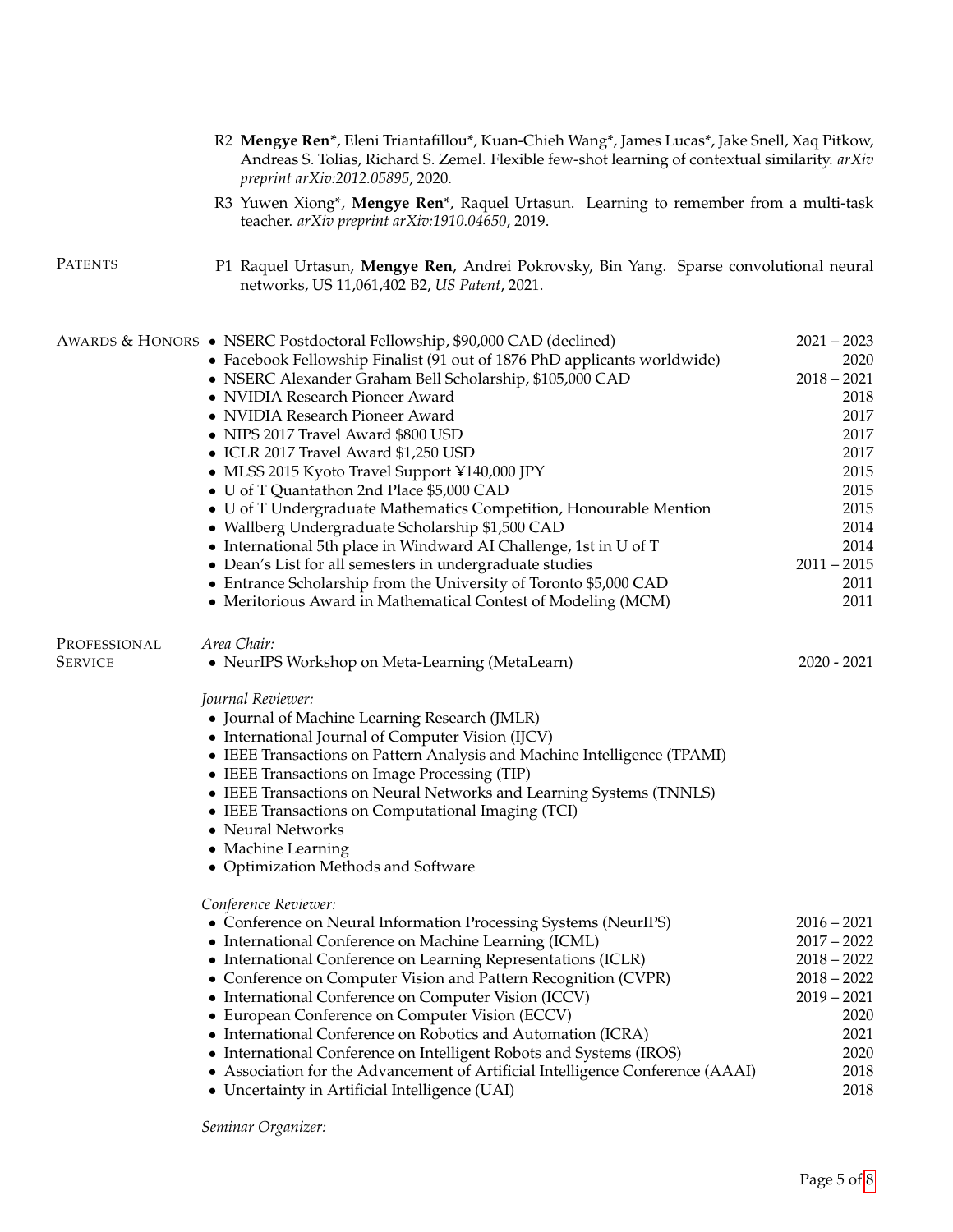| <b>OPEN SOURCE</b><br>• Forward-mode automatic differentiation for TensorFlow.<br><b>SOFTWARES</b><br>GitHub: https://github.com/renmengye/tensorflow-forward-ad<br>• DeepDashboard: Real-time web-based training visualizer.<br>GitHub: https://github.com/renmengye/deep-dashboard<br><b>INVITED TALKS</b><br>T1 Visual learning in the open world. University of Oxford. Oxford, UK. Nov 2021.<br>T2 Visual learning in the open world. Google Brain. Toronto, Ontario, Canada. Nov 2021.<br>T3 Visual learning in the open world. Stanford University. Stanford, California, USA. Oct 2021.<br>T4 Steps towards making machine learning more natural. École Polytechnique Fédérale de Lau-<br>sanne. Lausanne, Switzerland. Apr 2021.<br>T5 Steps towards making machine learning more natural. University of Michigan. Ann Arbor,<br>Michigan, USA. Mar 2021.<br>T6 Steps towards making machine learning more natural. Université de Montréal. Montréal,<br>Québec, Canada. Mar 2021.<br>T7 Steps towards making machine learning more natural. University of North Carolina, Chapel<br>Hill. Chapel Hill, North Carolina, USA. Mar 2021.<br>T8 Steps towards making machine learning more natural. University of Chicago. Chicago, Illi-<br>nois, USA. Mar 2021.<br>T9 Steps towards making machine learning more natural. University of British Columbia. Van-<br>couver, British Columbia, Canada. Mar 2021.<br>T10 Steps towards making machine learning more natural. University of Waterloo. Waterloo,<br>Ontario, Canada. Mar 2021.<br>T11 Steps towards making machine learning more natural. New York University. New York, New<br>York, USA. Mar 2021.<br>T12 Steps towards making machine learning more natural. University of Edinburgh. Edinburgh,<br>UK. Mar 2021.<br>T13 Steps towards making machine learning more natural. University of Maryland, College Park.<br>College Park, Maryland, USA. Feb 2021.<br>T14 A tutorial on few-shot learning and unsupervised representation learning. Vector Institute.<br>Toronto, Ontario, Canada. Jan 2021.<br>T15 How can we apply few-shot learning? Vector Institute. Toronto, Ontario, Canada. Oct 2020.<br>T16 Towards continual and compositional few-shot learning. Stanford University. Stanford, Cali-<br>fornia, USA. Oct 2020.<br>T17 Towards continual and compositional few-shot learning. Brown University. Providence,<br>Rhode Island, USA. Sept 2020.<br>T18 Towards continual and compositional few-shot learning. MIT. Cambridge, Massachusetts, |
|-------------------------------------------------------------------------------------------------------------------------------------------------------------------------------------------------------------------------------------------------------------------------------------------------------------------------------------------------------------------------------------------------------------------------------------------------------------------------------------------------------------------------------------------------------------------------------------------------------------------------------------------------------------------------------------------------------------------------------------------------------------------------------------------------------------------------------------------------------------------------------------------------------------------------------------------------------------------------------------------------------------------------------------------------------------------------------------------------------------------------------------------------------------------------------------------------------------------------------------------------------------------------------------------------------------------------------------------------------------------------------------------------------------------------------------------------------------------------------------------------------------------------------------------------------------------------------------------------------------------------------------------------------------------------------------------------------------------------------------------------------------------------------------------------------------------------------------------------------------------------------------------------------------------------------------------------------------------------------------------------------------------------------------------------------------------------------------------------------------------------------------------------------------------------------------------------------------------------------------------------------------------------------------------------------------------------------------------------------------------------------------------------------------------------------------------------------------------------------------------------------------------------------------|
|                                                                                                                                                                                                                                                                                                                                                                                                                                                                                                                                                                                                                                                                                                                                                                                                                                                                                                                                                                                                                                                                                                                                                                                                                                                                                                                                                                                                                                                                                                                                                                                                                                                                                                                                                                                                                                                                                                                                                                                                                                                                                                                                                                                                                                                                                                                                                                                                                                                                                                                                     |
|                                                                                                                                                                                                                                                                                                                                                                                                                                                                                                                                                                                                                                                                                                                                                                                                                                                                                                                                                                                                                                                                                                                                                                                                                                                                                                                                                                                                                                                                                                                                                                                                                                                                                                                                                                                                                                                                                                                                                                                                                                                                                                                                                                                                                                                                                                                                                                                                                                                                                                                                     |
|                                                                                                                                                                                                                                                                                                                                                                                                                                                                                                                                                                                                                                                                                                                                                                                                                                                                                                                                                                                                                                                                                                                                                                                                                                                                                                                                                                                                                                                                                                                                                                                                                                                                                                                                                                                                                                                                                                                                                                                                                                                                                                                                                                                                                                                                                                                                                                                                                                                                                                                                     |
|                                                                                                                                                                                                                                                                                                                                                                                                                                                                                                                                                                                                                                                                                                                                                                                                                                                                                                                                                                                                                                                                                                                                                                                                                                                                                                                                                                                                                                                                                                                                                                                                                                                                                                                                                                                                                                                                                                                                                                                                                                                                                                                                                                                                                                                                                                                                                                                                                                                                                                                                     |
|                                                                                                                                                                                                                                                                                                                                                                                                                                                                                                                                                                                                                                                                                                                                                                                                                                                                                                                                                                                                                                                                                                                                                                                                                                                                                                                                                                                                                                                                                                                                                                                                                                                                                                                                                                                                                                                                                                                                                                                                                                                                                                                                                                                                                                                                                                                                                                                                                                                                                                                                     |
|                                                                                                                                                                                                                                                                                                                                                                                                                                                                                                                                                                                                                                                                                                                                                                                                                                                                                                                                                                                                                                                                                                                                                                                                                                                                                                                                                                                                                                                                                                                                                                                                                                                                                                                                                                                                                                                                                                                                                                                                                                                                                                                                                                                                                                                                                                                                                                                                                                                                                                                                     |
|                                                                                                                                                                                                                                                                                                                                                                                                                                                                                                                                                                                                                                                                                                                                                                                                                                                                                                                                                                                                                                                                                                                                                                                                                                                                                                                                                                                                                                                                                                                                                                                                                                                                                                                                                                                                                                                                                                                                                                                                                                                                                                                                                                                                                                                                                                                                                                                                                                                                                                                                     |
|                                                                                                                                                                                                                                                                                                                                                                                                                                                                                                                                                                                                                                                                                                                                                                                                                                                                                                                                                                                                                                                                                                                                                                                                                                                                                                                                                                                                                                                                                                                                                                                                                                                                                                                                                                                                                                                                                                                                                                                                                                                                                                                                                                                                                                                                                                                                                                                                                                                                                                                                     |
|                                                                                                                                                                                                                                                                                                                                                                                                                                                                                                                                                                                                                                                                                                                                                                                                                                                                                                                                                                                                                                                                                                                                                                                                                                                                                                                                                                                                                                                                                                                                                                                                                                                                                                                                                                                                                                                                                                                                                                                                                                                                                                                                                                                                                                                                                                                                                                                                                                                                                                                                     |
|                                                                                                                                                                                                                                                                                                                                                                                                                                                                                                                                                                                                                                                                                                                                                                                                                                                                                                                                                                                                                                                                                                                                                                                                                                                                                                                                                                                                                                                                                                                                                                                                                                                                                                                                                                                                                                                                                                                                                                                                                                                                                                                                                                                                                                                                                                                                                                                                                                                                                                                                     |
|                                                                                                                                                                                                                                                                                                                                                                                                                                                                                                                                                                                                                                                                                                                                                                                                                                                                                                                                                                                                                                                                                                                                                                                                                                                                                                                                                                                                                                                                                                                                                                                                                                                                                                                                                                                                                                                                                                                                                                                                                                                                                                                                                                                                                                                                                                                                                                                                                                                                                                                                     |
|                                                                                                                                                                                                                                                                                                                                                                                                                                                                                                                                                                                                                                                                                                                                                                                                                                                                                                                                                                                                                                                                                                                                                                                                                                                                                                                                                                                                                                                                                                                                                                                                                                                                                                                                                                                                                                                                                                                                                                                                                                                                                                                                                                                                                                                                                                                                                                                                                                                                                                                                     |
|                                                                                                                                                                                                                                                                                                                                                                                                                                                                                                                                                                                                                                                                                                                                                                                                                                                                                                                                                                                                                                                                                                                                                                                                                                                                                                                                                                                                                                                                                                                                                                                                                                                                                                                                                                                                                                                                                                                                                                                                                                                                                                                                                                                                                                                                                                                                                                                                                                                                                                                                     |
|                                                                                                                                                                                                                                                                                                                                                                                                                                                                                                                                                                                                                                                                                                                                                                                                                                                                                                                                                                                                                                                                                                                                                                                                                                                                                                                                                                                                                                                                                                                                                                                                                                                                                                                                                                                                                                                                                                                                                                                                                                                                                                                                                                                                                                                                                                                                                                                                                                                                                                                                     |
|                                                                                                                                                                                                                                                                                                                                                                                                                                                                                                                                                                                                                                                                                                                                                                                                                                                                                                                                                                                                                                                                                                                                                                                                                                                                                                                                                                                                                                                                                                                                                                                                                                                                                                                                                                                                                                                                                                                                                                                                                                                                                                                                                                                                                                                                                                                                                                                                                                                                                                                                     |
|                                                                                                                                                                                                                                                                                                                                                                                                                                                                                                                                                                                                                                                                                                                                                                                                                                                                                                                                                                                                                                                                                                                                                                                                                                                                                                                                                                                                                                                                                                                                                                                                                                                                                                                                                                                                                                                                                                                                                                                                                                                                                                                                                                                                                                                                                                                                                                                                                                                                                                                                     |
|                                                                                                                                                                                                                                                                                                                                                                                                                                                                                                                                                                                                                                                                                                                                                                                                                                                                                                                                                                                                                                                                                                                                                                                                                                                                                                                                                                                                                                                                                                                                                                                                                                                                                                                                                                                                                                                                                                                                                                                                                                                                                                                                                                                                                                                                                                                                                                                                                                                                                                                                     |
|                                                                                                                                                                                                                                                                                                                                                                                                                                                                                                                                                                                                                                                                                                                                                                                                                                                                                                                                                                                                                                                                                                                                                                                                                                                                                                                                                                                                                                                                                                                                                                                                                                                                                                                                                                                                                                                                                                                                                                                                                                                                                                                                                                                                                                                                                                                                                                                                                                                                                                                                     |
| USA. Sept 2020.                                                                                                                                                                                                                                                                                                                                                                                                                                                                                                                                                                                                                                                                                                                                                                                                                                                                                                                                                                                                                                                                                                                                                                                                                                                                                                                                                                                                                                                                                                                                                                                                                                                                                                                                                                                                                                                                                                                                                                                                                                                                                                                                                                                                                                                                                                                                                                                                                                                                                                                     |
| T19 Towards continual and compositional few-shot learning. Mila. Montréal, Québec, Canada.<br>Aug 2020.                                                                                                                                                                                                                                                                                                                                                                                                                                                                                                                                                                                                                                                                                                                                                                                                                                                                                                                                                                                                                                                                                                                                                                                                                                                                                                                                                                                                                                                                                                                                                                                                                                                                                                                                                                                                                                                                                                                                                                                                                                                                                                                                                                                                                                                                                                                                                                                                                             |
| T20 Towards continual and compositional few-shot learning. Uber ATG. Toronto, Ontario, Canada.<br>Aug 2020.                                                                                                                                                                                                                                                                                                                                                                                                                                                                                                                                                                                                                                                                                                                                                                                                                                                                                                                                                                                                                                                                                                                                                                                                                                                                                                                                                                                                                                                                                                                                                                                                                                                                                                                                                                                                                                                                                                                                                                                                                                                                                                                                                                                                                                                                                                                                                                                                                         |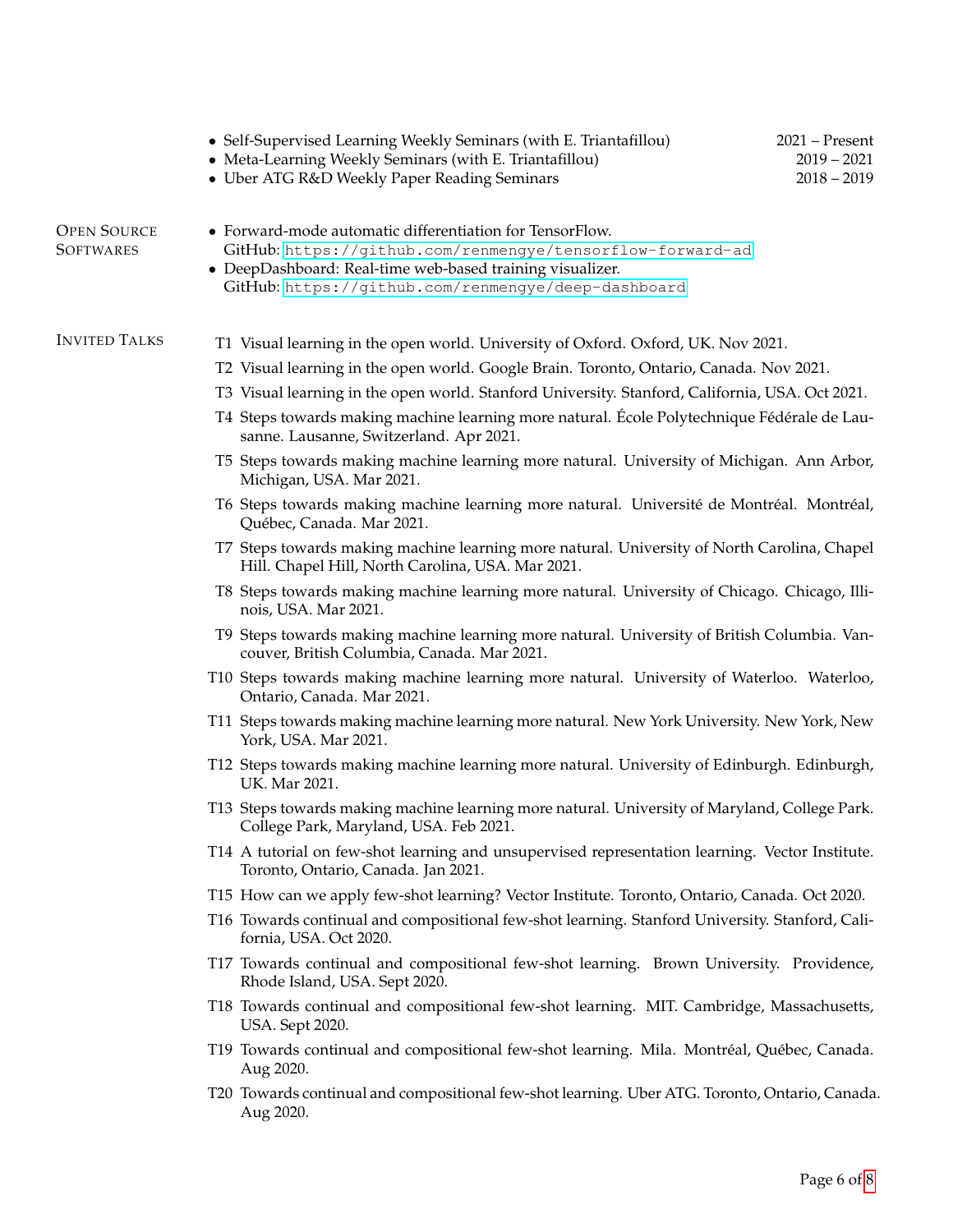- T21 Wandering within a world: Online contextualized few-shot learning. Google Brain. Montreal, ´ Quebec, Canada. Aug 2020. ´
- T22 Wandering within a world: Online contextualized few-shot learning. ICML 2020 Lifelong Learning Workshop. July 2020.
- T23 Wandering within a world: Online contextualized few-shot learning. ICML 2020 Continual Learning Workshop. July 2020.
- T24 Jointly learnable behavior and trajectory planner for autonomous driving. IROS 2019. Macau, China. Nov 2019.
- T25 Meta-learning for more human-like learning algorithms. Columbia University. New York, New York, USA. Oct 2019.
- T26 Learning to reweight examples for robust deep learning. CIFAR deep learning and reinforcement learning summer school. Toronto, Ontario, Canada. Aug 2018.
- T27 Meta-learning for weakly supervised learning. INRIA Grenoble Rhône-Alpes. Grenoble, France. July 2018.
- T28 Learning to reweight examples for robust deep learning. ICML 2018. Stockholm, Sweden. July 2018.
- T29 Meta-learning and learning to reweight examples. Max Planck Institute for Intelligent Systems. Tübingen, Germany. June 2018.
- T30 SBNet: Sparse blocks network for fast inference. CVPR 2018. Salt Lake City, Utah, USA. June 2018.
- T31 Meta-learning for weakly supervised learning. NEC Laboratories America. Princeton, New Jersey, USA. June 2018.
- T32 SBNet: Sparse blocks network for fast inference. Borealis AI Lab (RBC Research). Toronto, Ontario, Canada. Feb 2018.
- T33 Meta-learning for semi-supervised few-shot classification. Vector Institute. Toronto, Ontario, Canada. Nov 2017.
- T34 End-to-end instance segmentation with recurrent attention. CVPR 2017. Honolulu, Hawaii, USA. July 2017.
- T35 Sequence-to-sequence deep learning with recurrent attention. Queen's University. Kingston, Ontario, Canada. May 2017.
- T36 Recurrent neural networks. CSC 2541: Sport Analytics Guest Lecture. University of Toronto. Toronto, Ontario, Canada. Jan 2017.
- T37 Deep dashboard tutorial. University of Guelph. Guelph, Ontario, Canada. Mar 2016.
- T38 Deep dashboard tutorial. University of Toronto. Toronto, Ontario, Canada. Feb 2016.
- T39 Exploring data and models for image question answering. ICML 2015 Deep Learning Workshop. Lille, France. July 2015.

#### *University of Toronto Undergraduate Thesis:*

- Alexander Li
- Jason Sun

**STUDENT SUPERVISION** 

- Alexander Wang
- Yatu Zhang

#### *Uber ATG & Waabi Interns:*

- Richard Du
- Alexander Li
- Yen-chen Lin
- Mengfei Liu